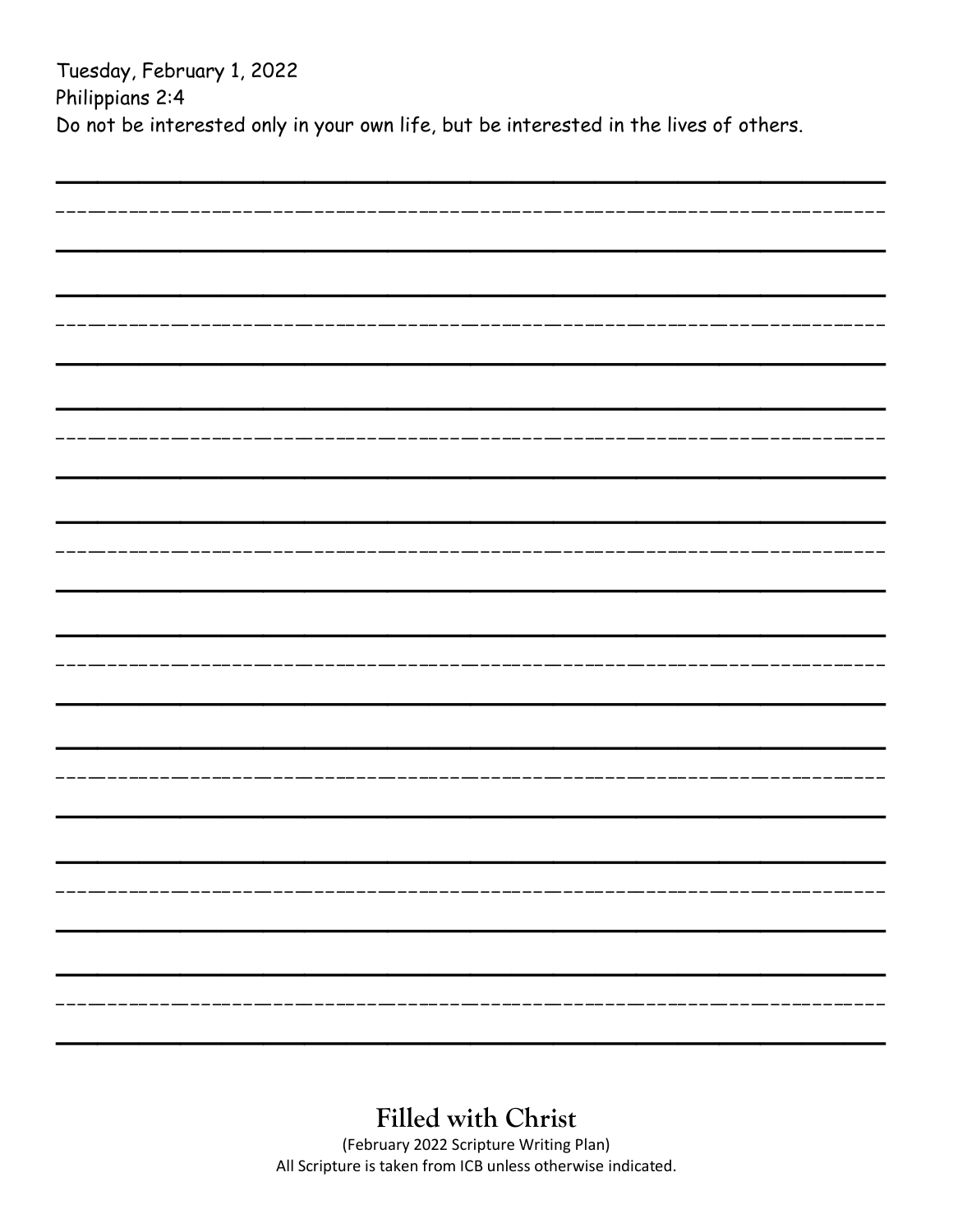Wednesday, February 2, 2022 Philippians 2:5 In your lives you must think and act like Christ Jesus.

| ______________________ |
|------------------------|
|                        |
|                        |
|                        |
|                        |
|                        |
|                        |
|                        |
|                        |
|                        |
|                        |
|                        |
|                        |
|                        |
|                        |
|                        |
|                        |
|                        |
|                        |
|                        |
|                        |
|                        |
|                        |
|                        |
|                        |
|                        |
|                        |
|                        |
|                        |
|                        |
|                        |
|                        |
|                        |
|                        |
|                        |
|                        |
|                        |
|                        |
|                        |
|                        |
|                        |
|                        |
|                        |
|                        |
|                        |
|                        |
|                        |
|                        |
|                        |
|                        |
|                        |
|                        |
|                        |

#### **Filled with Christ**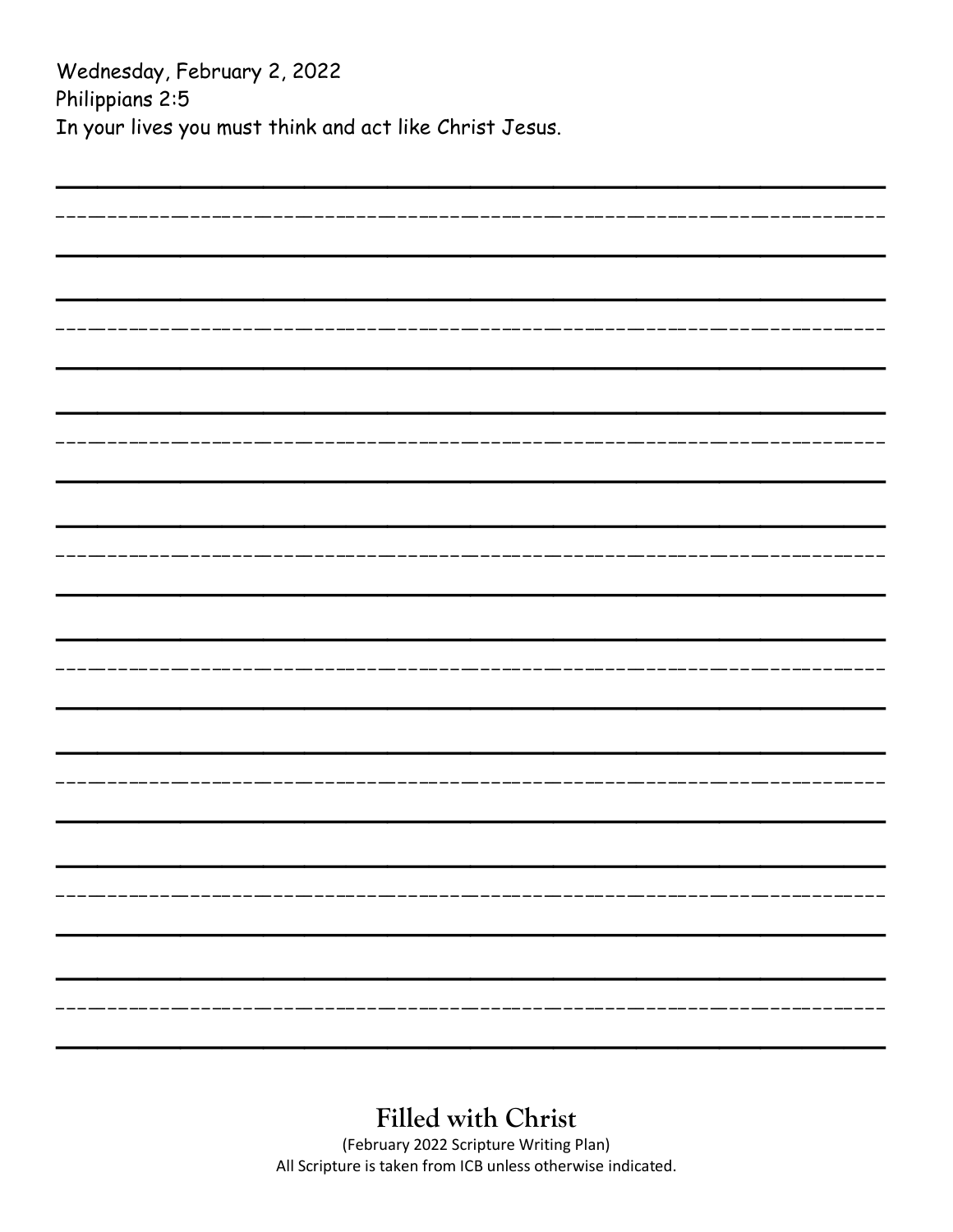Thursday, February 3, 2022 Isaiah 53:6 We all have wandered away like sheep. Each of us has gone his own way. But the Lord has put on him the punishment for all the evil we have done.

| -------------------- |
|----------------------|
|                      |
|                      |
|                      |
|                      |
|                      |
|                      |
|                      |
|                      |
|                      |
|                      |
|                      |
|                      |
|                      |
|                      |
|                      |
|                      |
|                      |
|                      |
|                      |
|                      |
|                      |
|                      |
|                      |
|                      |
|                      |
|                      |
|                      |
|                      |
|                      |
| ------------         |
|                      |
|                      |
|                      |
|                      |
|                      |
|                      |
| --------             |
|                      |
|                      |
|                      |
|                      |
|                      |
|                      |
|                      |
|                      |
|                      |
|                      |
|                      |
|                      |

### **Filled with Christ**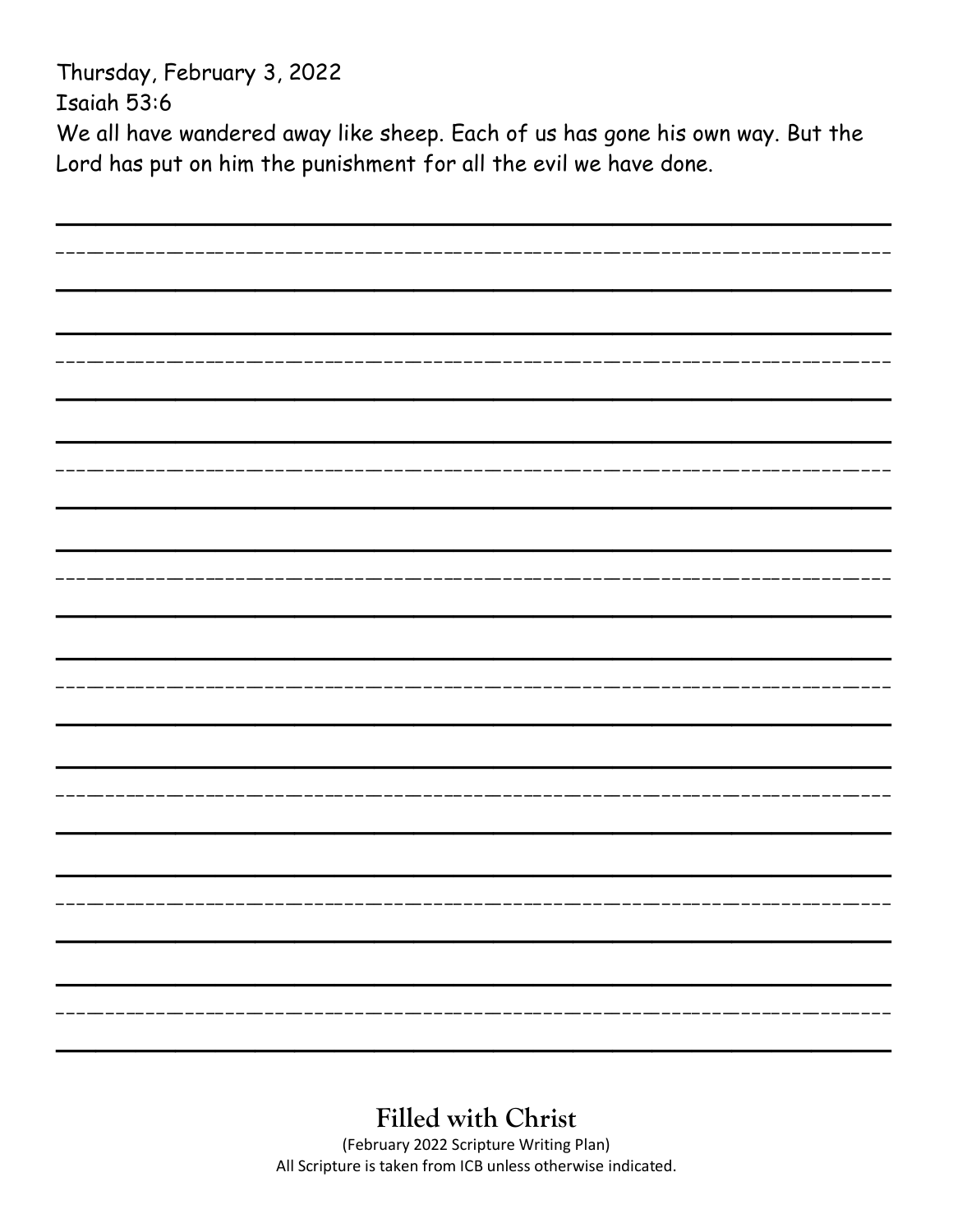Friday, February 4, 2022 John 6:38 "I came down from heaven to do what God wants me to do. I did not come to do what I want to do."  $- - - - - - -$ \_\_\_\_\_\_\_ \_\_\_\_\_\_\_\_ ———<br>————<br>——— ———<br>————<br>——— 

#### **Filled with Christ**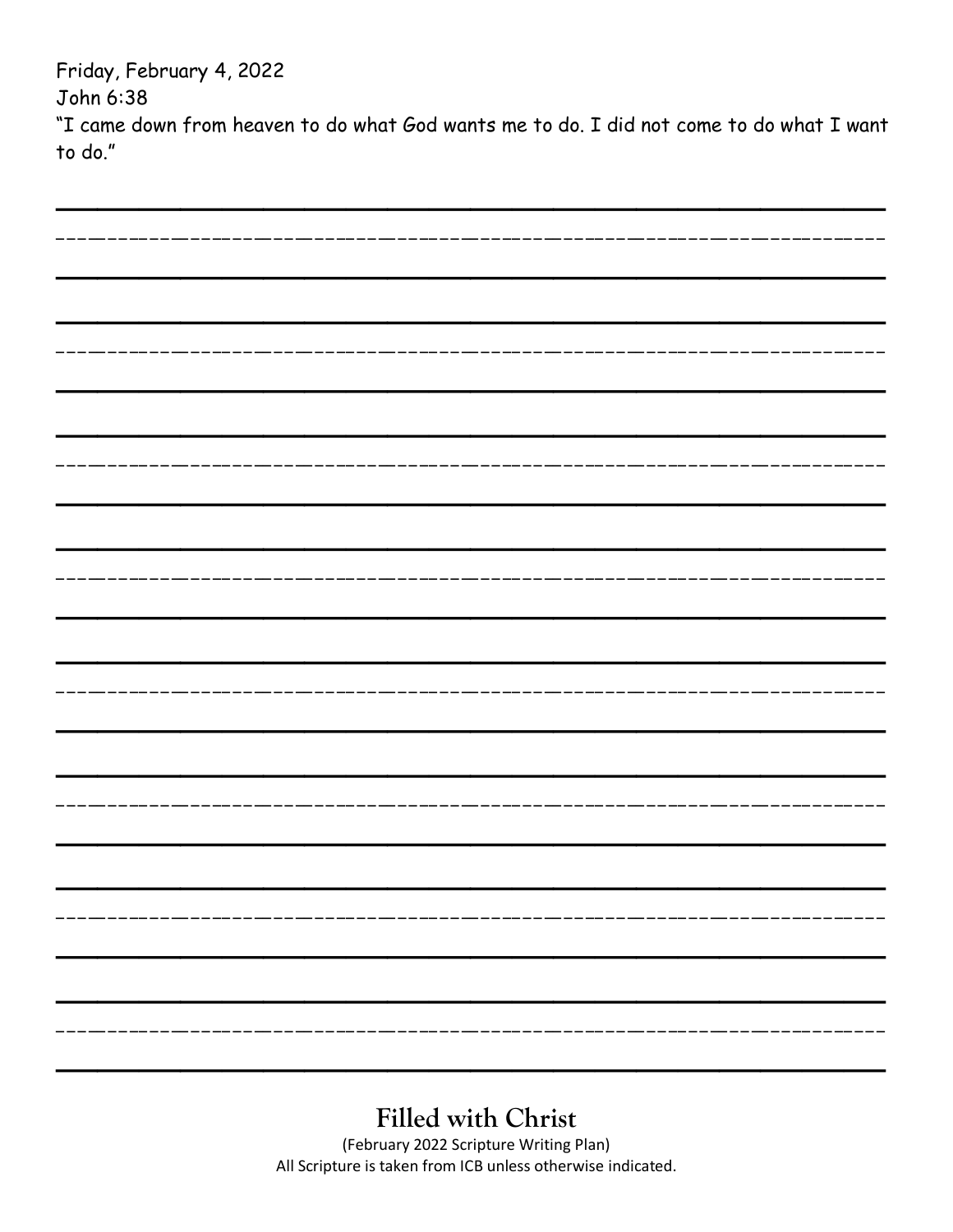Saturday, February 5, 2022 Matthew 14:13-14 When Jesus heard what happened to John… He went to a lonely place by himself. But when the crowds heard about it, they followed him... When Jesus arrived, he saw a large crowd. He felt sorry for them and healed those who were sick.

| __________________      |  |
|-------------------------|--|
|                         |  |
|                         |  |
|                         |  |
|                         |  |
|                         |  |
|                         |  |
|                         |  |
| --------------------    |  |
|                         |  |
|                         |  |
|                         |  |
|                         |  |
|                         |  |
|                         |  |
|                         |  |
| --------------------    |  |
|                         |  |
|                         |  |
|                         |  |
|                         |  |
|                         |  |
|                         |  |
|                         |  |
| ----------------------- |  |
|                         |  |
|                         |  |
|                         |  |
|                         |  |
|                         |  |
|                         |  |
|                         |  |
|                         |  |
|                         |  |
|                         |  |
|                         |  |
|                         |  |
|                         |  |
|                         |  |
|                         |  |
|                         |  |
|                         |  |
|                         |  |
|                         |  |
|                         |  |
|                         |  |
|                         |  |
| ----------------        |  |
|                         |  |
|                         |  |
|                         |  |
|                         |  |

# **Filled with Christ**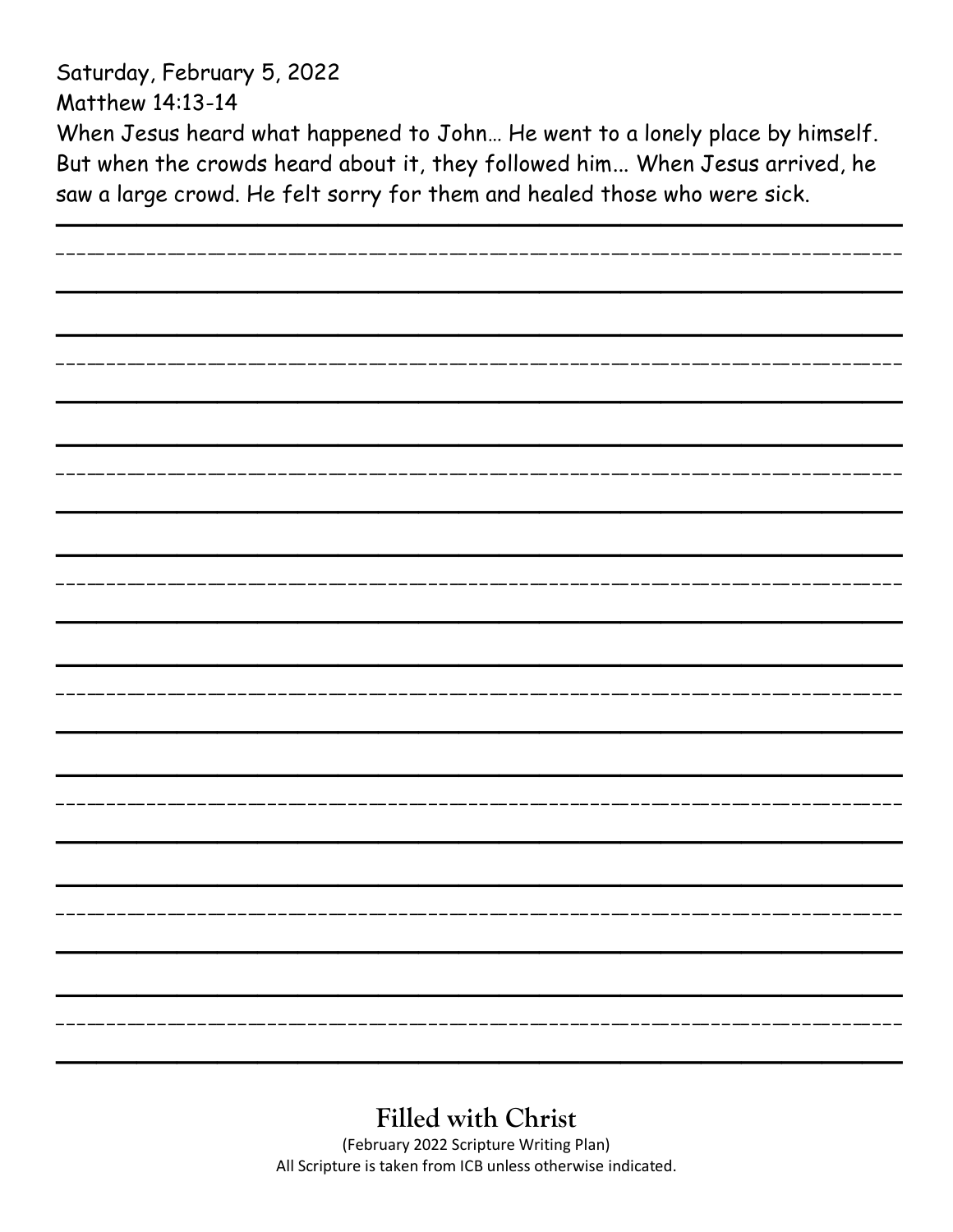Sunday, February 6, 2022 1 Peter 2:24 Christ carried our sins in his body on the cross. He did this so that we would stop living for sin and start living for what is right. And we are healed because of his wounds.

| ____________________ |  |
|----------------------|--|
|                      |  |
|                      |  |
|                      |  |
|                      |  |
|                      |  |
|                      |  |
|                      |  |
|                      |  |
|                      |  |
|                      |  |
|                      |  |
|                      |  |
|                      |  |
|                      |  |
|                      |  |
|                      |  |
|                      |  |
|                      |  |
|                      |  |
|                      |  |
|                      |  |
|                      |  |
|                      |  |
|                      |  |
|                      |  |
|                      |  |
|                      |  |
|                      |  |
|                      |  |
|                      |  |
|                      |  |
|                      |  |
|                      |  |
|                      |  |
|                      |  |
|                      |  |
|                      |  |
|                      |  |
|                      |  |
|                      |  |
|                      |  |
|                      |  |
|                      |  |
|                      |  |
|                      |  |
|                      |  |
|                      |  |
|                      |  |
|                      |  |
|                      |  |
|                      |  |
|                      |  |

**Filled with Christ**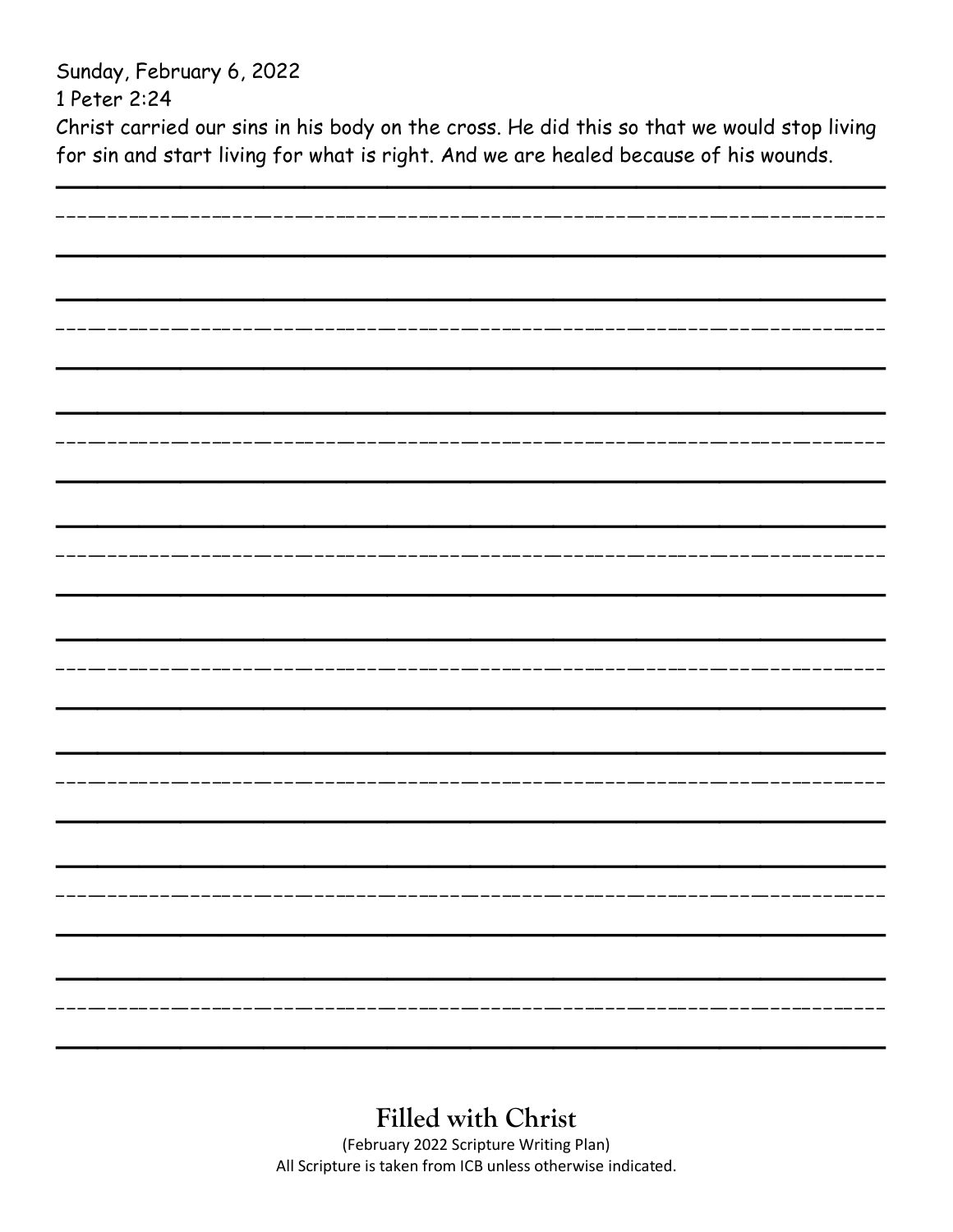Monday, February 7, 2022 Galatians 2:20 I do not live anymore—it is Christ living in me. I still live in my body, but I live by faith in the Son of God. He loved me and gave himself to save me.

**Filled with Christ**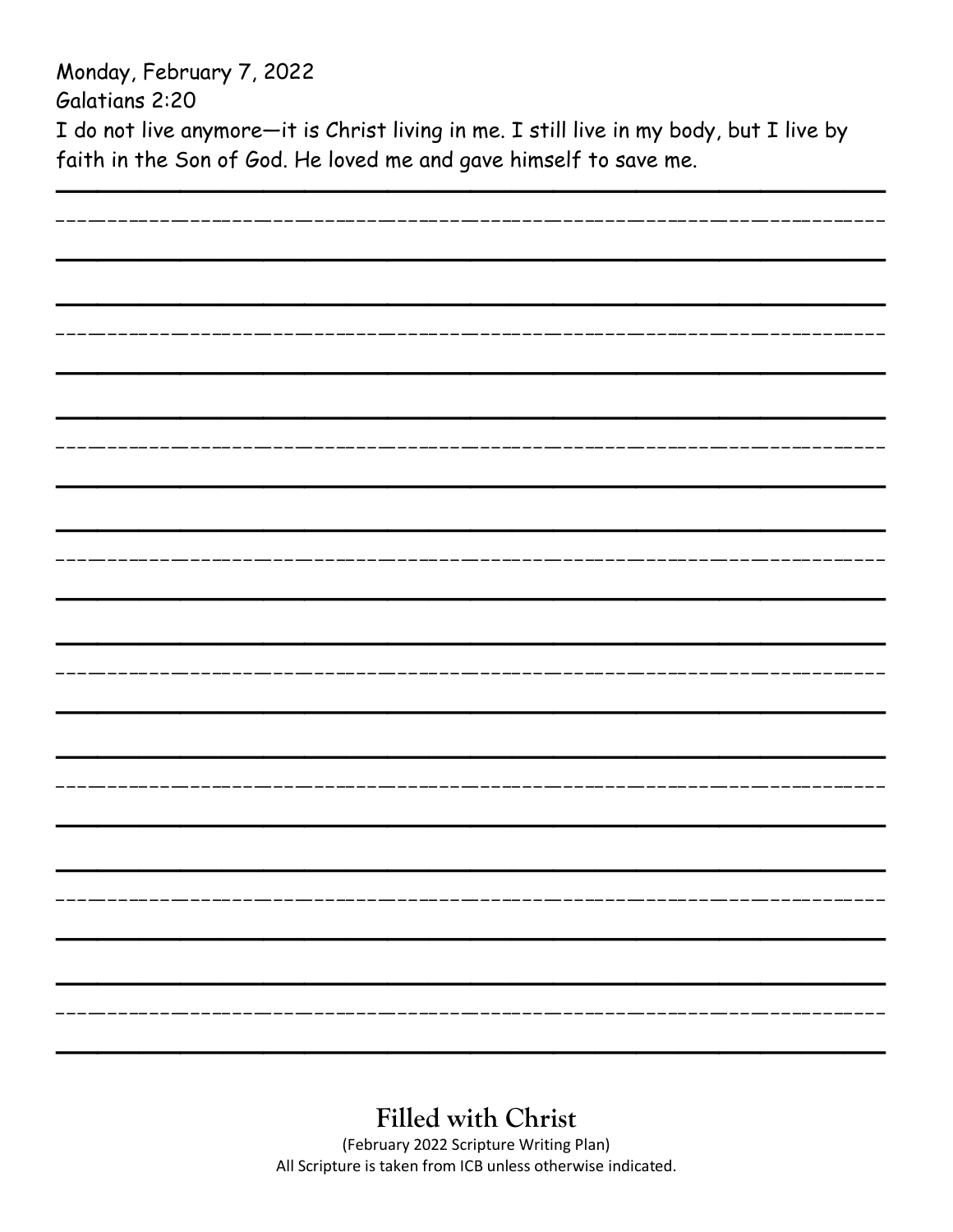Tuesday, February 8, 2022

Luke 9:23

Jesus went on to say to all of them, "If anyone wants to follow me, he must say 'no' to the things he wants. Every day he must be willing even to die on a cross, and he must follow me."

| ---------------      |  |
|----------------------|--|
|                      |  |
|                      |  |
|                      |  |
|                      |  |
|                      |  |
|                      |  |
|                      |  |
| _________________    |  |
|                      |  |
|                      |  |
|                      |  |
|                      |  |
|                      |  |
|                      |  |
| -----------------    |  |
|                      |  |
|                      |  |
|                      |  |
|                      |  |
|                      |  |
|                      |  |
|                      |  |
| ----------------     |  |
|                      |  |
|                      |  |
|                      |  |
|                      |  |
|                      |  |
|                      |  |
|                      |  |
|                      |  |
|                      |  |
|                      |  |
|                      |  |
|                      |  |
|                      |  |
|                      |  |
|                      |  |
|                      |  |
|                      |  |
|                      |  |
|                      |  |
|                      |  |
|                      |  |
|                      |  |
| -------------------- |  |
|                      |  |
|                      |  |
|                      |  |
|                      |  |

# **Filled with Christ**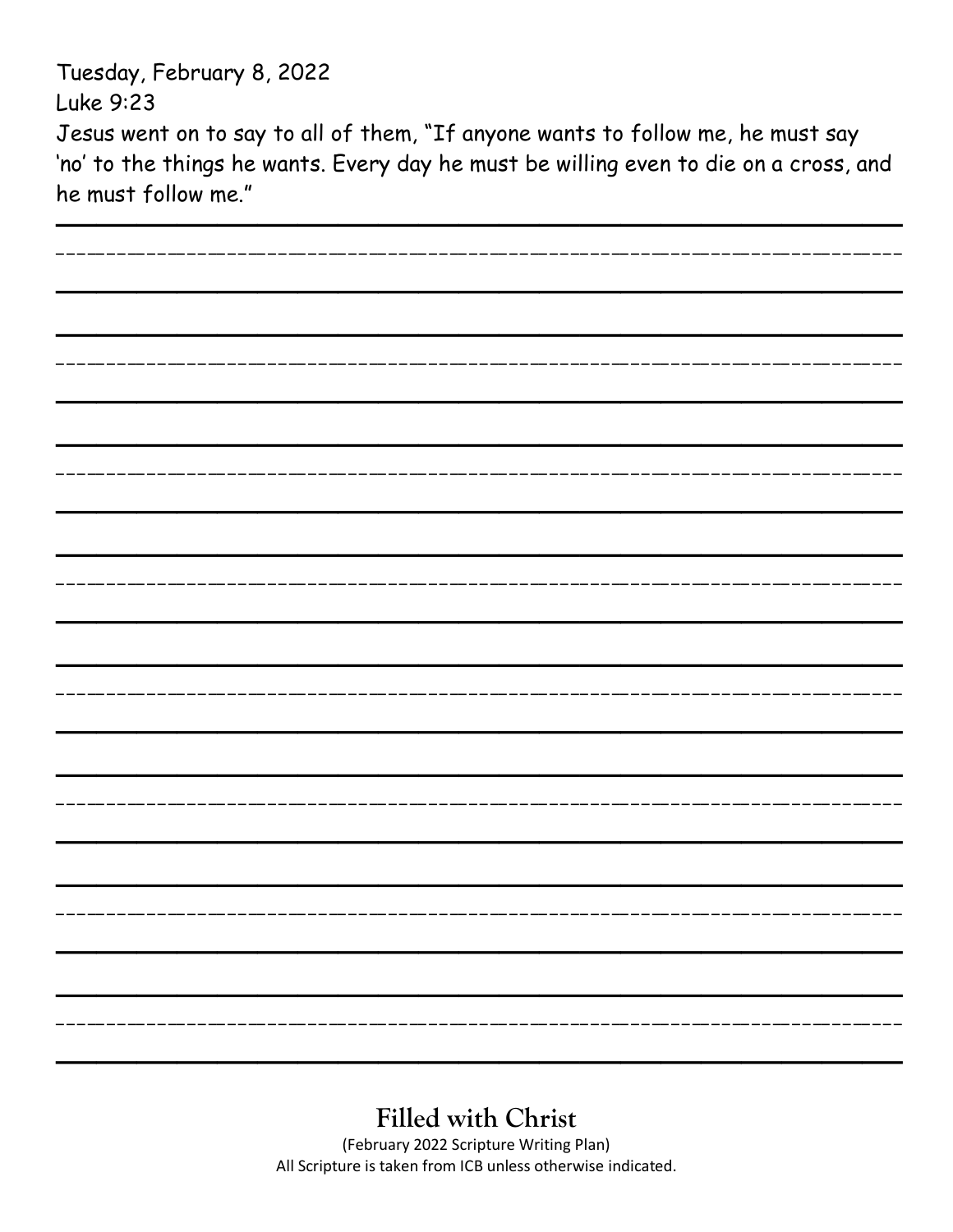Wednesday, February 9, 2022

Mark 8:35

"Whoever wants to save his life will give up true life. But whoever gives up his life for me and for the Good News will have true life forever."

| ------------ |
|--------------|
|              |
|              |
|              |
|              |
|              |
|              |
|              |
|              |
|              |
|              |
|              |
|              |
|              |
|              |
|              |
|              |
|              |
|              |
|              |
|              |
|              |
|              |
|              |
|              |
|              |
|              |
|              |
|              |
|              |
|              |
|              |
|              |
|              |
|              |
|              |
|              |
|              |
|              |
|              |
|              |
|              |
|              |
|              |
|              |
|              |
|              |
|              |
|              |
|              |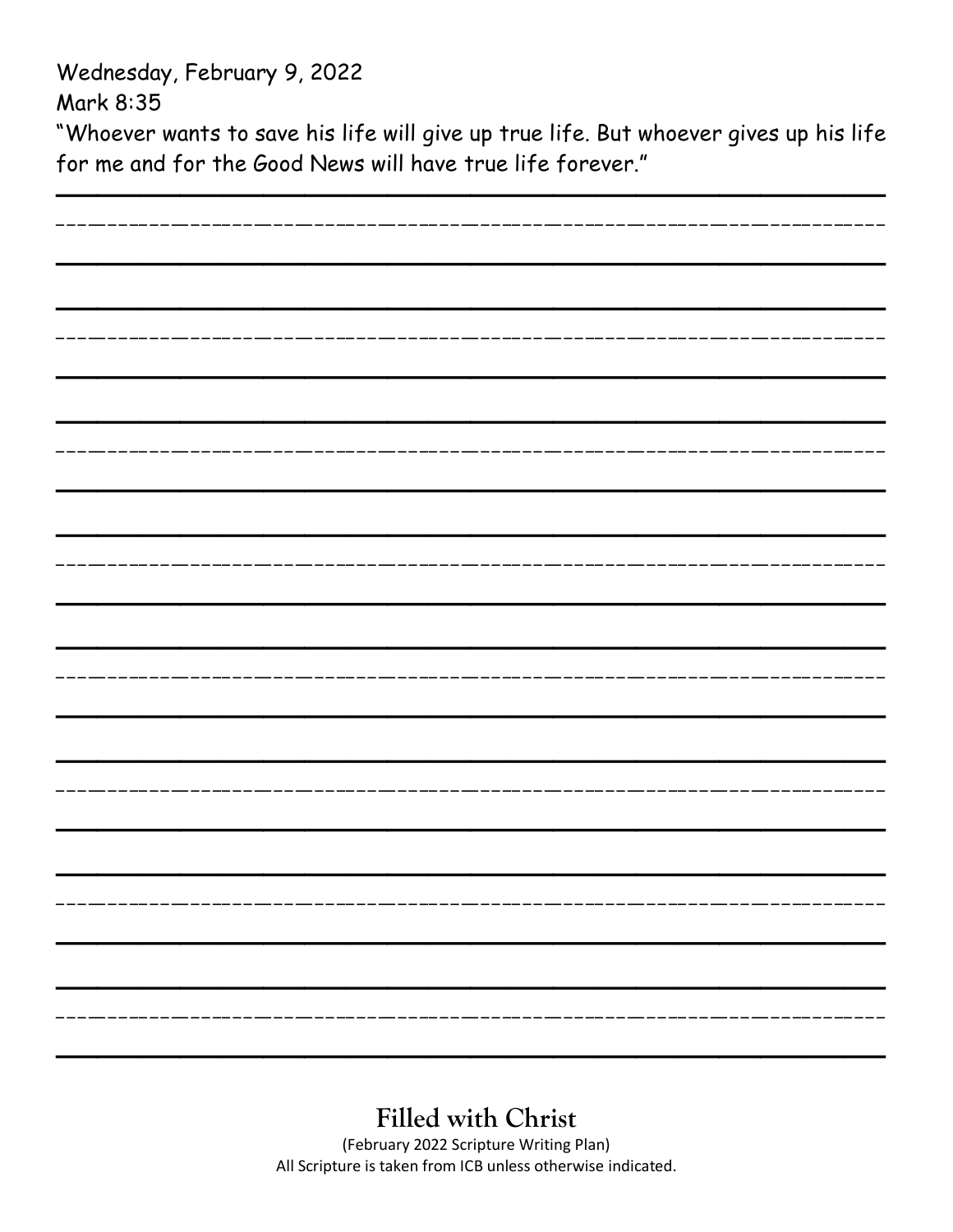Thursday, February 10, 2022 Mark 8:36 It is worth nothing for a person to have the whole world, if he loses his soul.

## **Filled with Christ**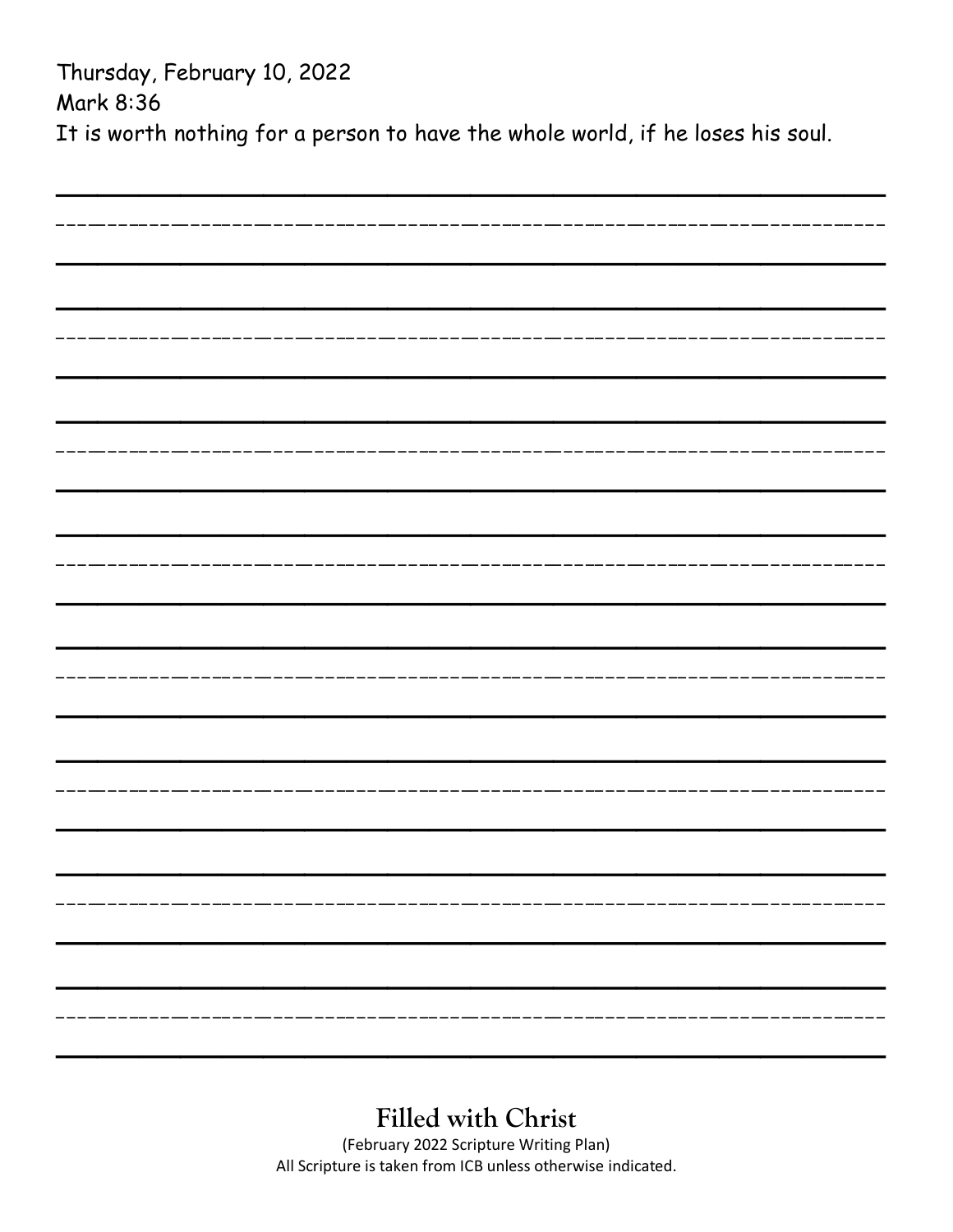Friday, February 11, 2022 Luke 14:27 "If anyone is not willing to die on a cross when he follows me, then he cannot be my

follower."

**Filled with Christ**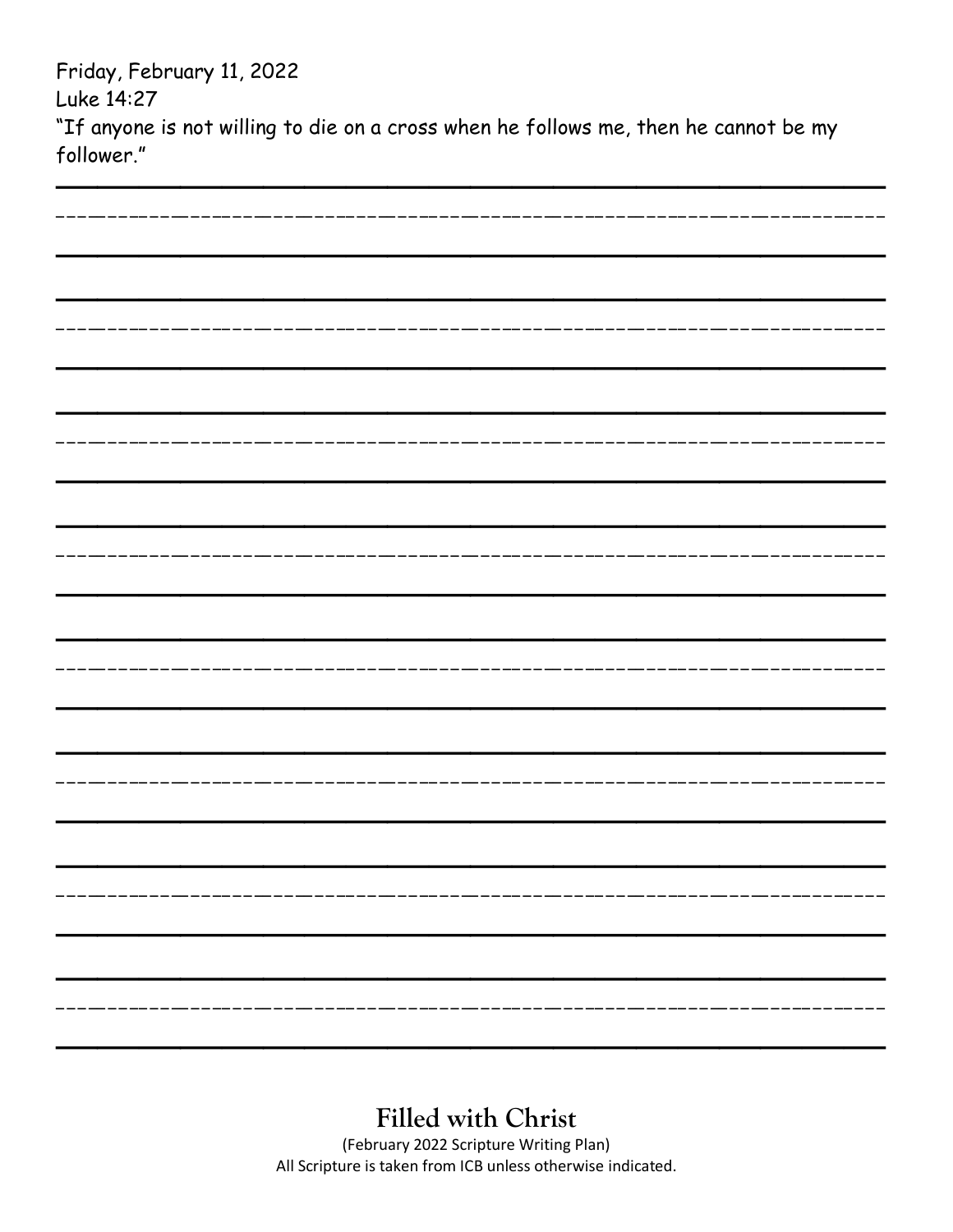| Saturday, February 12, 2022                                                            |
|----------------------------------------------------------------------------------------|
| Luke 14:33                                                                             |
| "In the same way, you must give up everything you have to follow me. If you don't, you |
| cannot be my follower!"                                                                |

| ------------------------            |  |
|-------------------------------------|--|
|                                     |  |
|                                     |  |
|                                     |  |
|                                     |  |
|                                     |  |
|                                     |  |
|                                     |  |
|                                     |  |
|                                     |  |
|                                     |  |
|                                     |  |
|                                     |  |
|                                     |  |
|                                     |  |
|                                     |  |
|                                     |  |
| . _ _ __ _ _ _ __ _ _ _ _ _ _ _ _ _ |  |
|                                     |  |
|                                     |  |
|                                     |  |
|                                     |  |
|                                     |  |
|                                     |  |
|                                     |  |
| ----------------                    |  |
|                                     |  |
|                                     |  |
|                                     |  |
|                                     |  |
|                                     |  |
|                                     |  |
|                                     |  |
| --------------------                |  |
|                                     |  |
|                                     |  |
|                                     |  |
|                                     |  |
|                                     |  |
|                                     |  |
|                                     |  |
|                                     |  |
|                                     |  |
|                                     |  |
|                                     |  |
|                                     |  |
|                                     |  |
|                                     |  |
|                                     |  |
|                                     |  |
|                                     |  |
|                                     |  |
|                                     |  |
|                                     |  |
|                                     |  |

**Filled with Christ**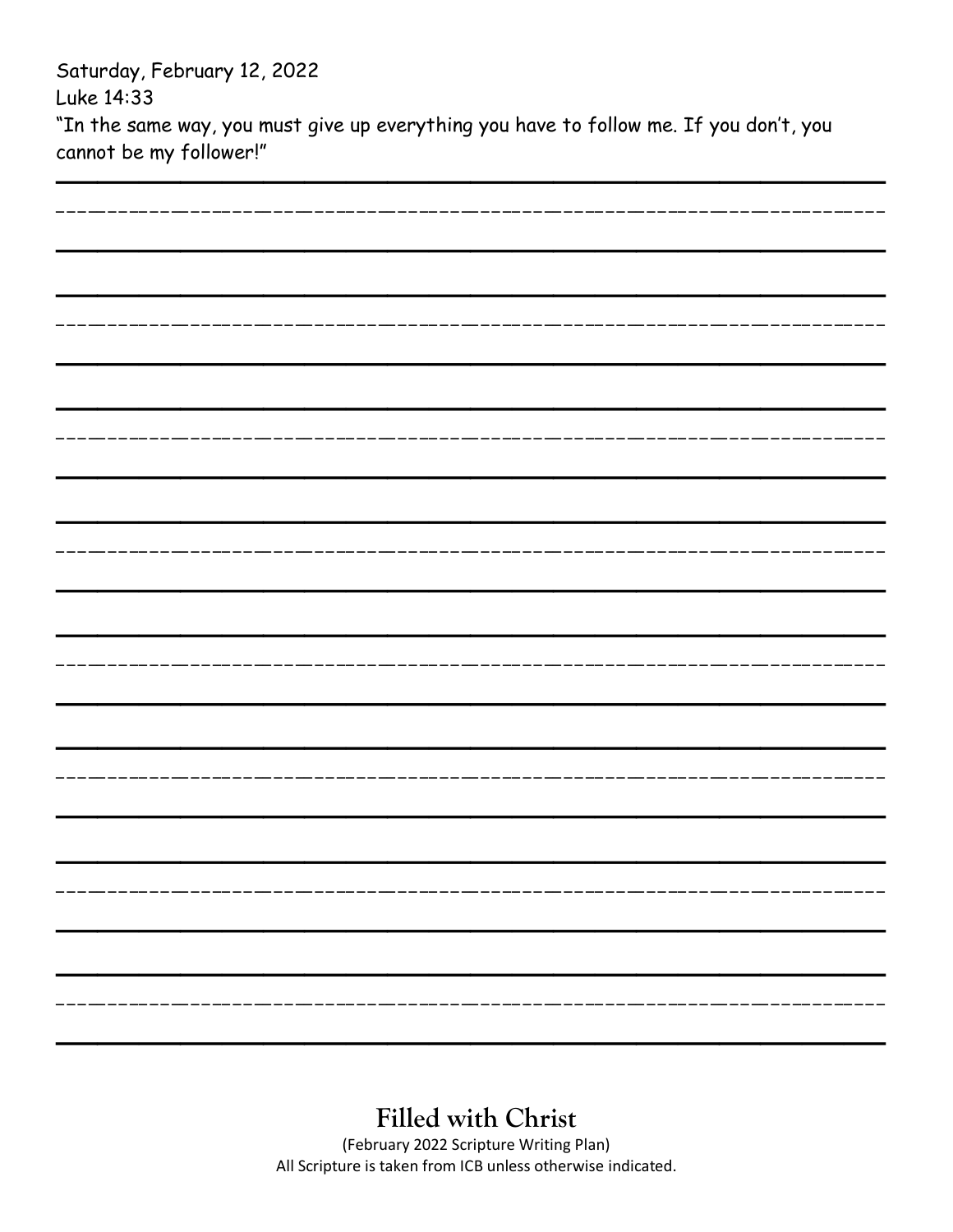Sunday, February 13, 2022 \*Monday, February 14, 2022, is catch-up day.\* Romans 12:1

So brothers, since God has shown us great mercy, I beg you to offer your lives as a living sacrifice to him. Your offering must be only for God and pleasing to him…

| -------------                                                           |
|-------------------------------------------------------------------------|
|                                                                         |
|                                                                         |
|                                                                         |
|                                                                         |
|                                                                         |
|                                                                         |
| ____________                                                            |
|                                                                         |
|                                                                         |
|                                                                         |
|                                                                         |
|                                                                         |
|                                                                         |
|                                                                         |
| ___________________                                                     |
|                                                                         |
|                                                                         |
|                                                                         |
|                                                                         |
|                                                                         |
|                                                                         |
|                                                                         |
|                                                                         |
|                                                                         |
|                                                                         |
|                                                                         |
|                                                                         |
|                                                                         |
|                                                                         |
|                                                                         |
|                                                                         |
|                                                                         |
|                                                                         |
|                                                                         |
|                                                                         |
|                                                                         |
| -------------------------------<br>____________________________________ |
|                                                                         |
|                                                                         |
|                                                                         |
|                                                                         |

# **Filled with Christ**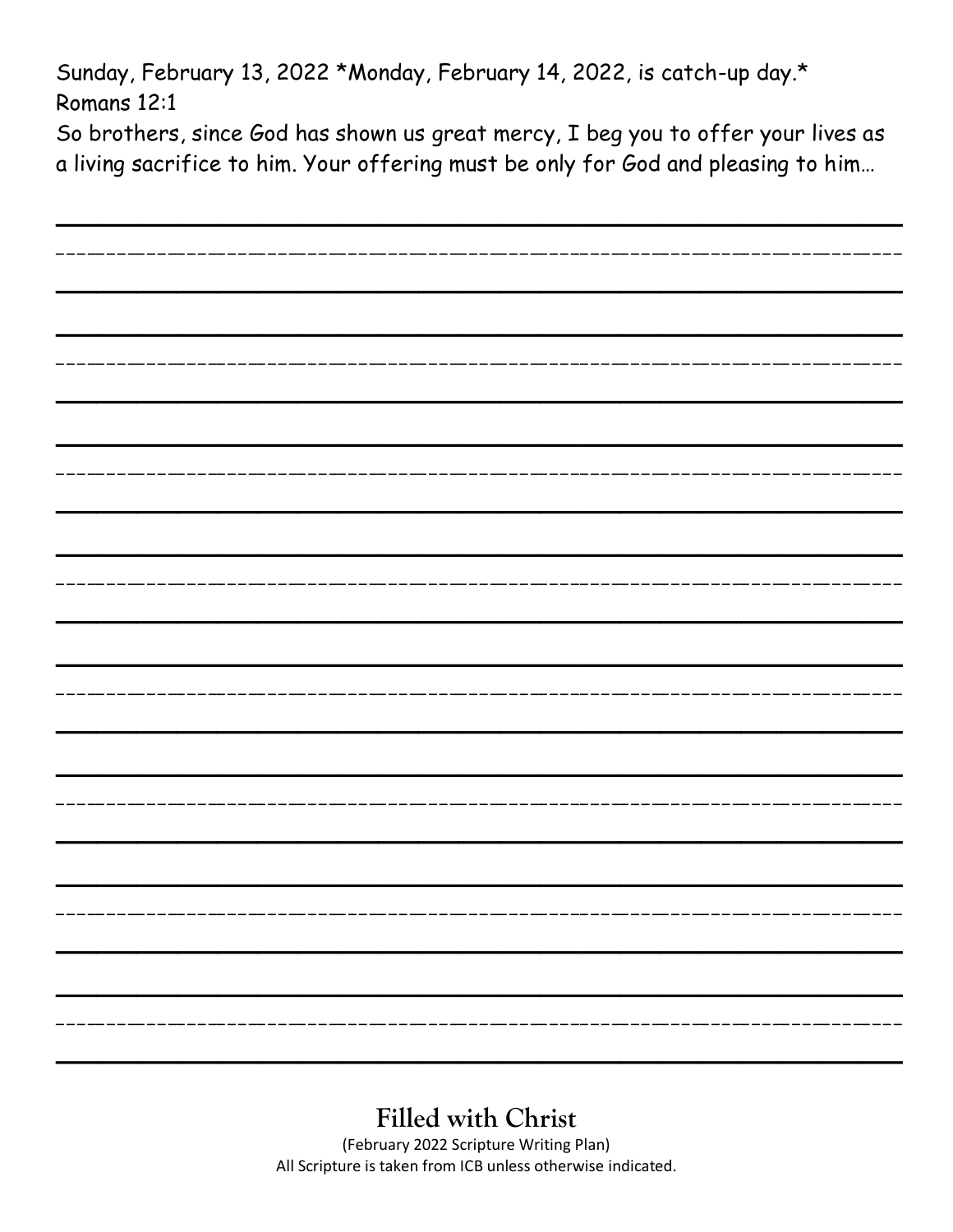Tuesday, February 15, 2022 John 3:27-28 John answered, "A man can get only what God gives him. You yourselves heard me say, 'I am not the Christ. I am only the one God sent to prepare the way for him.'"

| ______________       |  |
|----------------------|--|
|                      |  |
|                      |  |
|                      |  |
|                      |  |
|                      |  |
|                      |  |
| -------------------- |  |
|                      |  |
|                      |  |
|                      |  |
|                      |  |
|                      |  |
|                      |  |
|                      |  |
|                      |  |
|                      |  |
|                      |  |
|                      |  |
|                      |  |
|                      |  |
|                      |  |
|                      |  |
|                      |  |
|                      |  |
|                      |  |
|                      |  |
|                      |  |
|                      |  |
|                      |  |
|                      |  |
|                      |  |
|                      |  |
|                      |  |
|                      |  |
|                      |  |
|                      |  |
|                      |  |
|                      |  |
|                      |  |
|                      |  |
|                      |  |
|                      |  |
|                      |  |
|                      |  |
|                      |  |
|                      |  |
|                      |  |

### **Filled with Christ**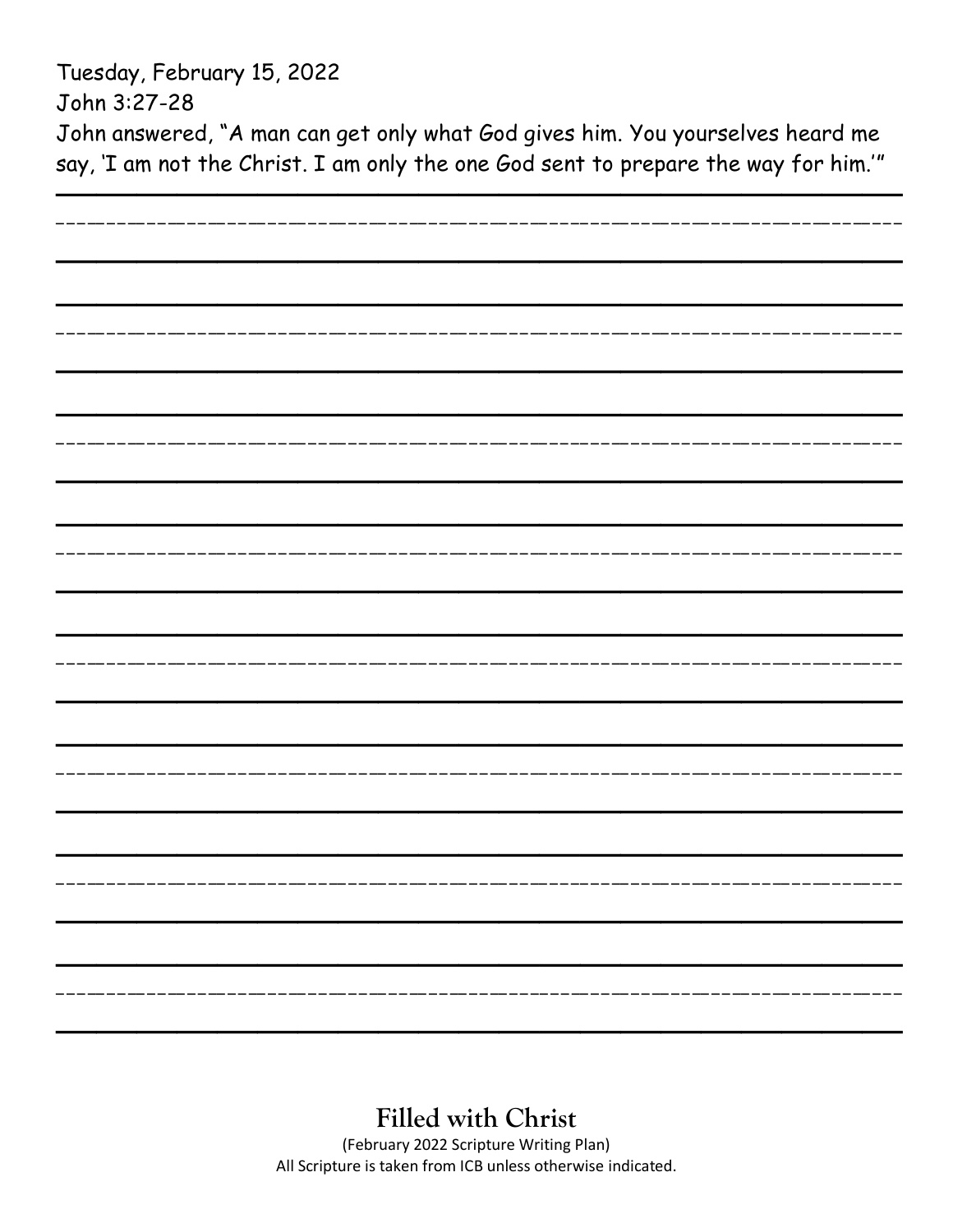Wednesday, February 16, 2022 John 3:30 He must become greater. And I must become less important.

| ------------------- |  |
|---------------------|--|
|                     |  |
|                     |  |
|                     |  |
|                     |  |
|                     |  |
|                     |  |
|                     |  |
|                     |  |
|                     |  |
|                     |  |
|                     |  |
|                     |  |
|                     |  |
|                     |  |
|                     |  |
|                     |  |
|                     |  |
|                     |  |
|                     |  |
|                     |  |
|                     |  |
|                     |  |
|                     |  |
|                     |  |
|                     |  |
|                     |  |
|                     |  |
|                     |  |
|                     |  |
|                     |  |
|                     |  |
|                     |  |
|                     |  |
|                     |  |
|                     |  |
|                     |  |
|                     |  |
|                     |  |
|                     |  |
|                     |  |
|                     |  |
|                     |  |
|                     |  |
|                     |  |
|                     |  |
|                     |  |
|                     |  |
|                     |  |
|                     |  |
|                     |  |
|                     |  |
|                     |  |

### **Filled with Christ**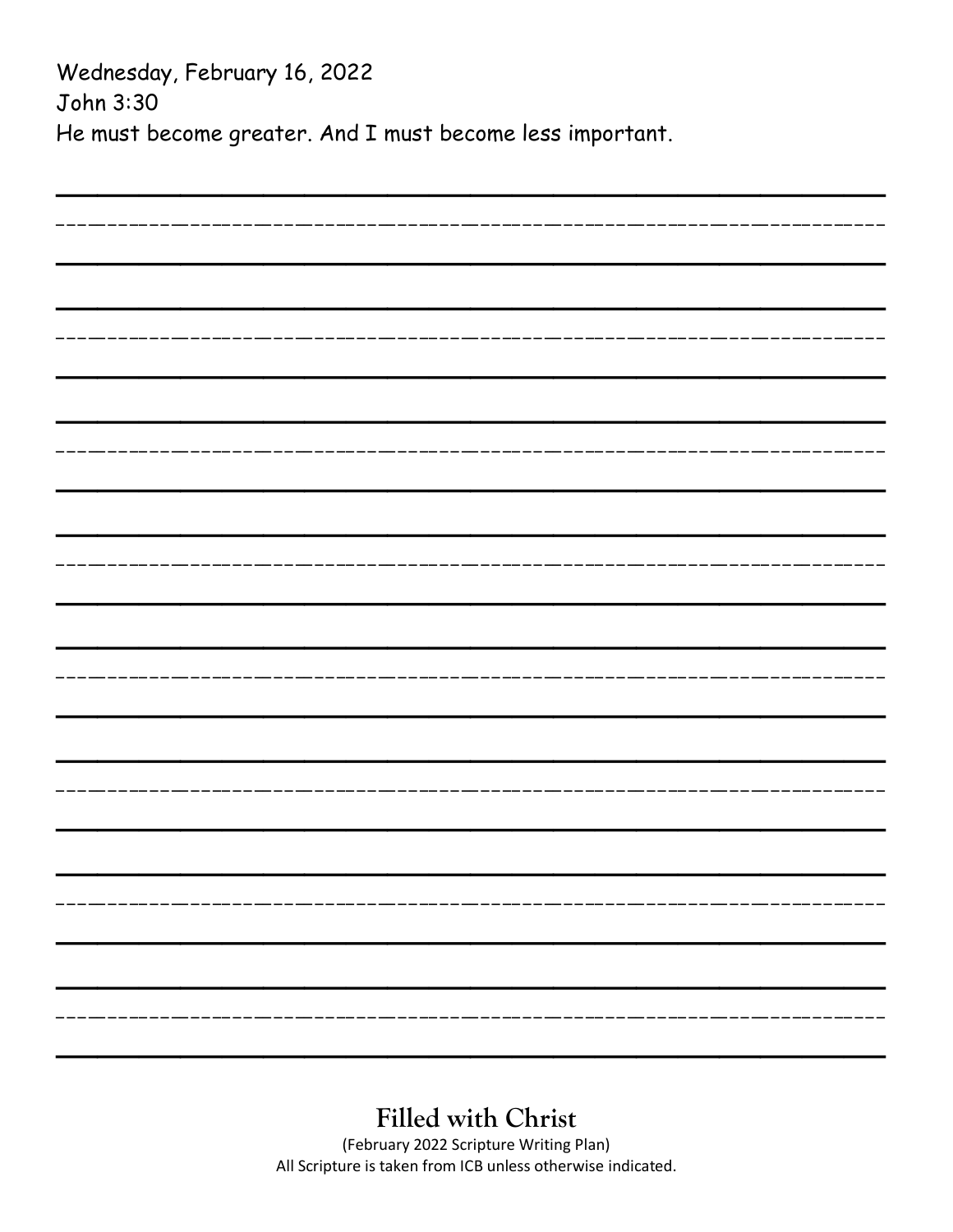Thursday, February 17, 2022 John 15:13-14

"The greatest love a person can show is to die for his friends. You are my friends if you do what I command you."

| ------------------- |  |
|---------------------|--|
|                     |  |
|                     |  |
|                     |  |
|                     |  |
|                     |  |
|                     |  |
| --------------      |  |
|                     |  |
|                     |  |
|                     |  |
|                     |  |
|                     |  |
|                     |  |
|                     |  |
|                     |  |
|                     |  |
|                     |  |
|                     |  |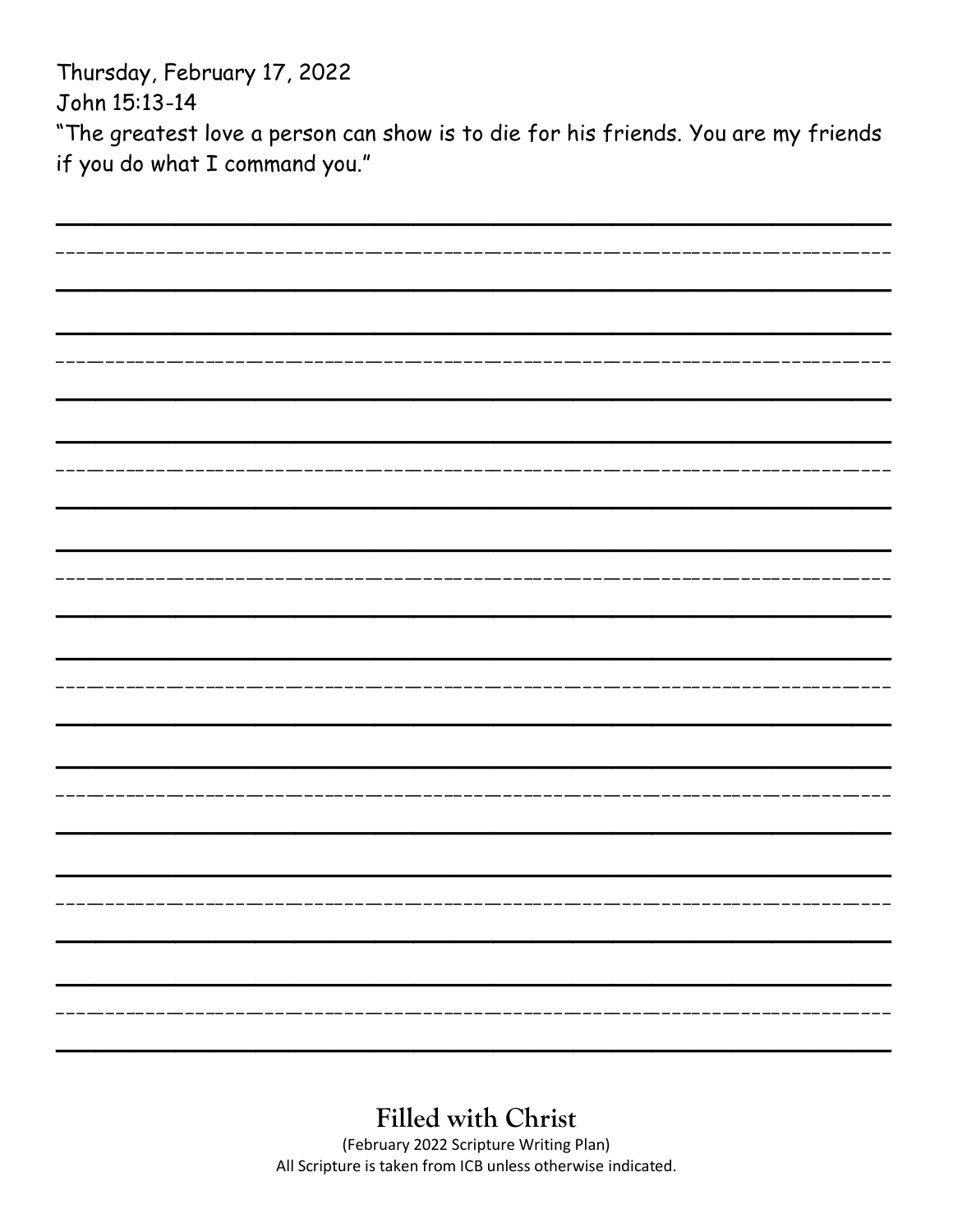| Friday, February 18, 2022                           |
|-----------------------------------------------------|
| John 14:15                                          |
| "If you love me, you will do the things I command." |
|                                                     |
|                                                     |
|                                                     |
|                                                     |
|                                                     |
|                                                     |
|                                                     |
|                                                     |
|                                                     |
|                                                     |
|                                                     |
|                                                     |
|                                                     |
|                                                     |
|                                                     |
|                                                     |
|                                                     |
|                                                     |
|                                                     |
|                                                     |
|                                                     |
|                                                     |
|                                                     |
|                                                     |
|                                                     |
|                                                     |
|                                                     |
|                                                     |
|                                                     |
|                                                     |

### **Filled with Christ**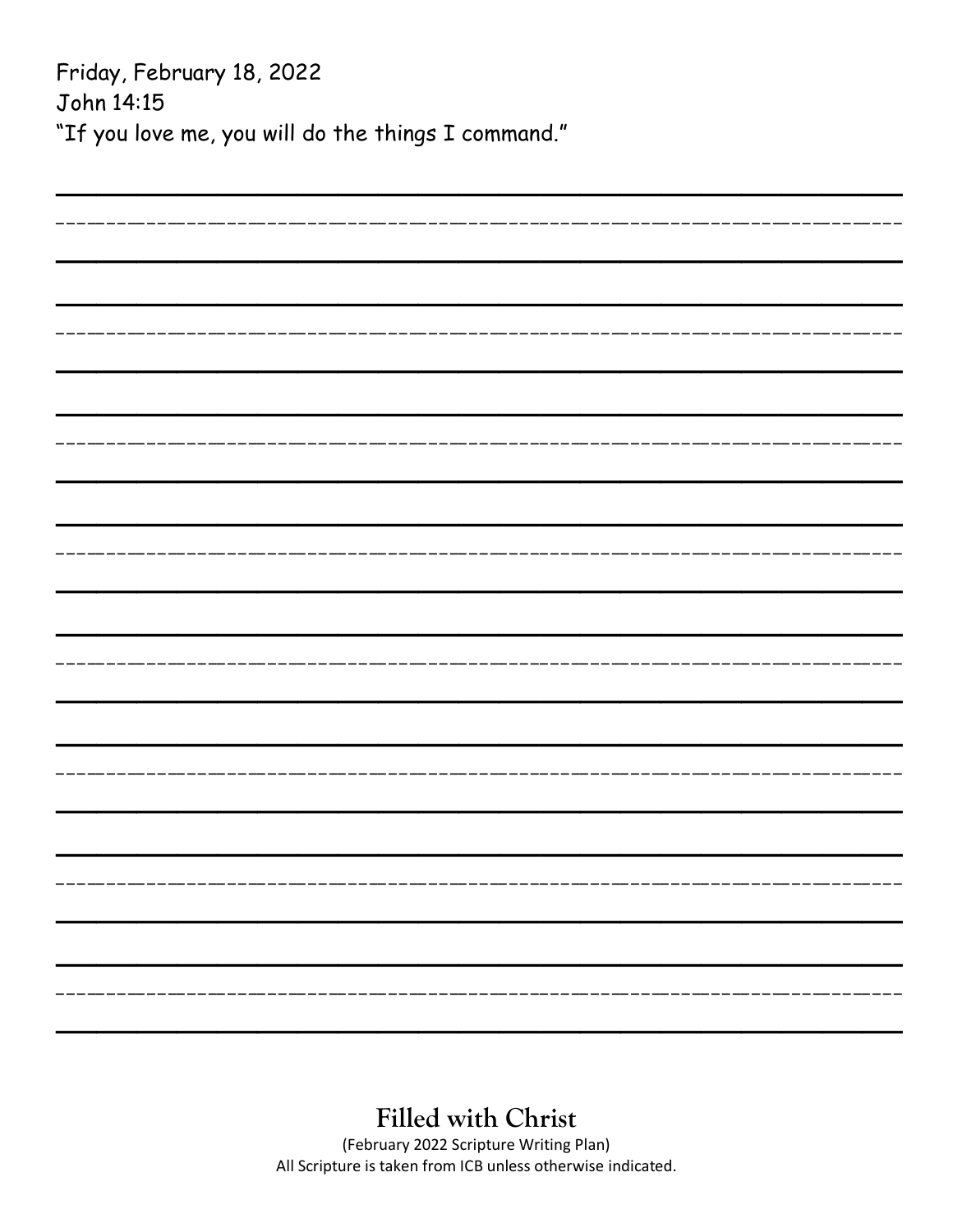Saturday, February 19, 2022

Colossians 3:5-6

So put all evil things out of your life. Get rid of… impure acts. Don't let your feelings get out of control. Remove from your life all evil desires. Stop always wanting more and more. This really means living to serve a false god. These things make God angry.

| ------------------------------ |
|--------------------------------|
|                                |
|                                |
|                                |
|                                |
|                                |
|                                |
|                                |
|                                |
|                                |
|                                |
|                                |
|                                |
|                                |
|                                |
|                                |
|                                |
|                                |
|                                |
|                                |
|                                |
|                                |
|                                |
|                                |
|                                |
|                                |
|                                |
|                                |
|                                |
|                                |
|                                |
|                                |
|                                |
|                                |
|                                |
|                                |
|                                |
|                                |
|                                |
|                                |
|                                |
|                                |
|                                |
|                                |
|                                |
|                                |
|                                |
|                                |
|                                |

## **Filled with Christ**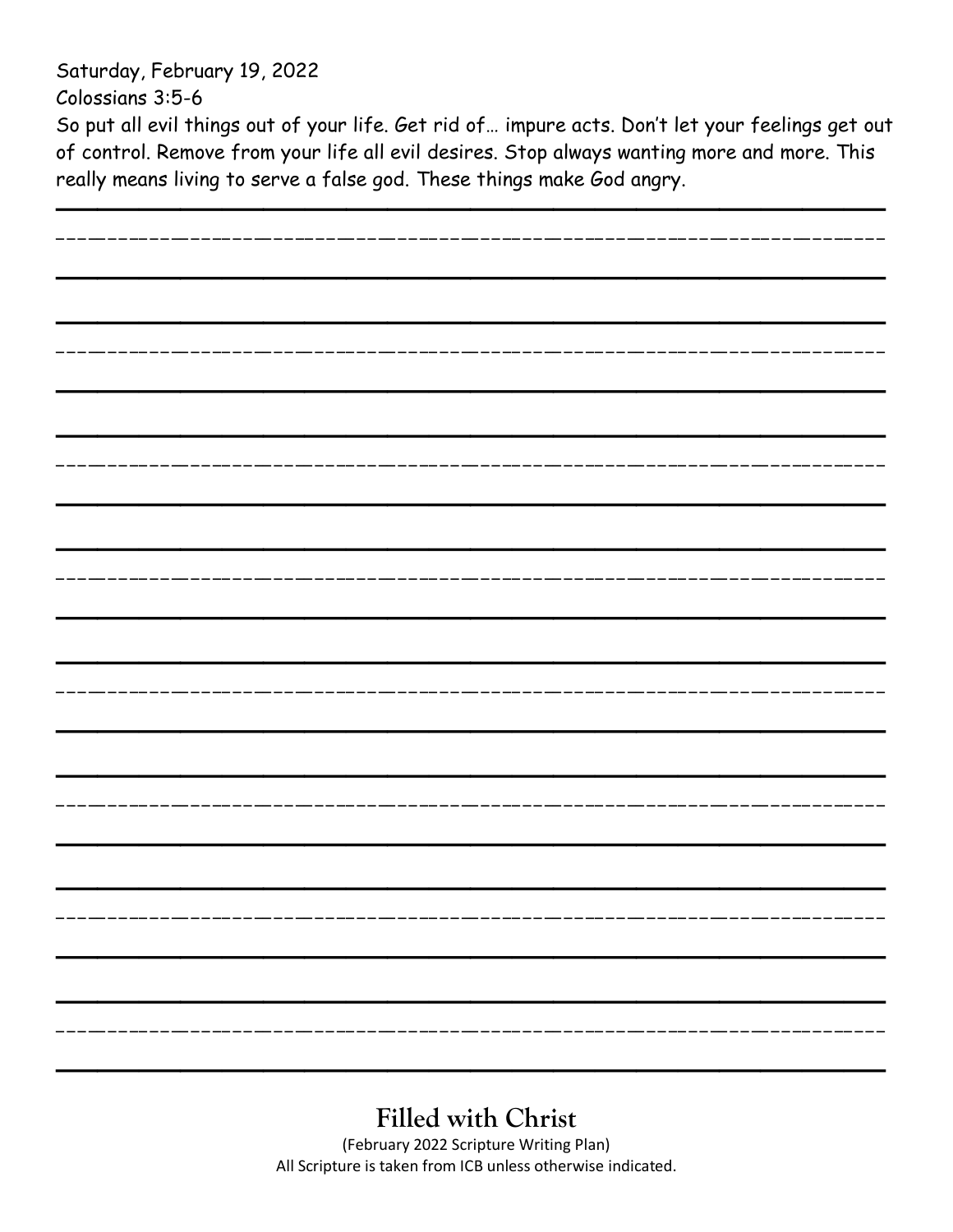Sunday, February 20, 2022

Galatians 3:9

Abraham believed this, and because he believed, he was blessed. It is the same today. All who believe today are blessed just as Abraham was blessed.

| ______________________              |  |
|-------------------------------------|--|
|                                     |  |
|                                     |  |
|                                     |  |
|                                     |  |
|                                     |  |
|                                     |  |
|                                     |  |
|                                     |  |
|                                     |  |
|                                     |  |
|                                     |  |
|                                     |  |
|                                     |  |
|                                     |  |
| . _ _ __ _ _ _ __ _ _ _ _ _ _ _ _ _ |  |
|                                     |  |
|                                     |  |
|                                     |  |
|                                     |  |
|                                     |  |
|                                     |  |
|                                     |  |
|                                     |  |
|                                     |  |
|                                     |  |
|                                     |  |
|                                     |  |
|                                     |  |
|                                     |  |
|                                     |  |
|                                     |  |
|                                     |  |
|                                     |  |
|                                     |  |
|                                     |  |
|                                     |  |
|                                     |  |
|                                     |  |
|                                     |  |
|                                     |  |
|                                     |  |
|                                     |  |
|                                     |  |
|                                     |  |
|                                     |  |
|                                     |  |
|                                     |  |

**Filled with Christ**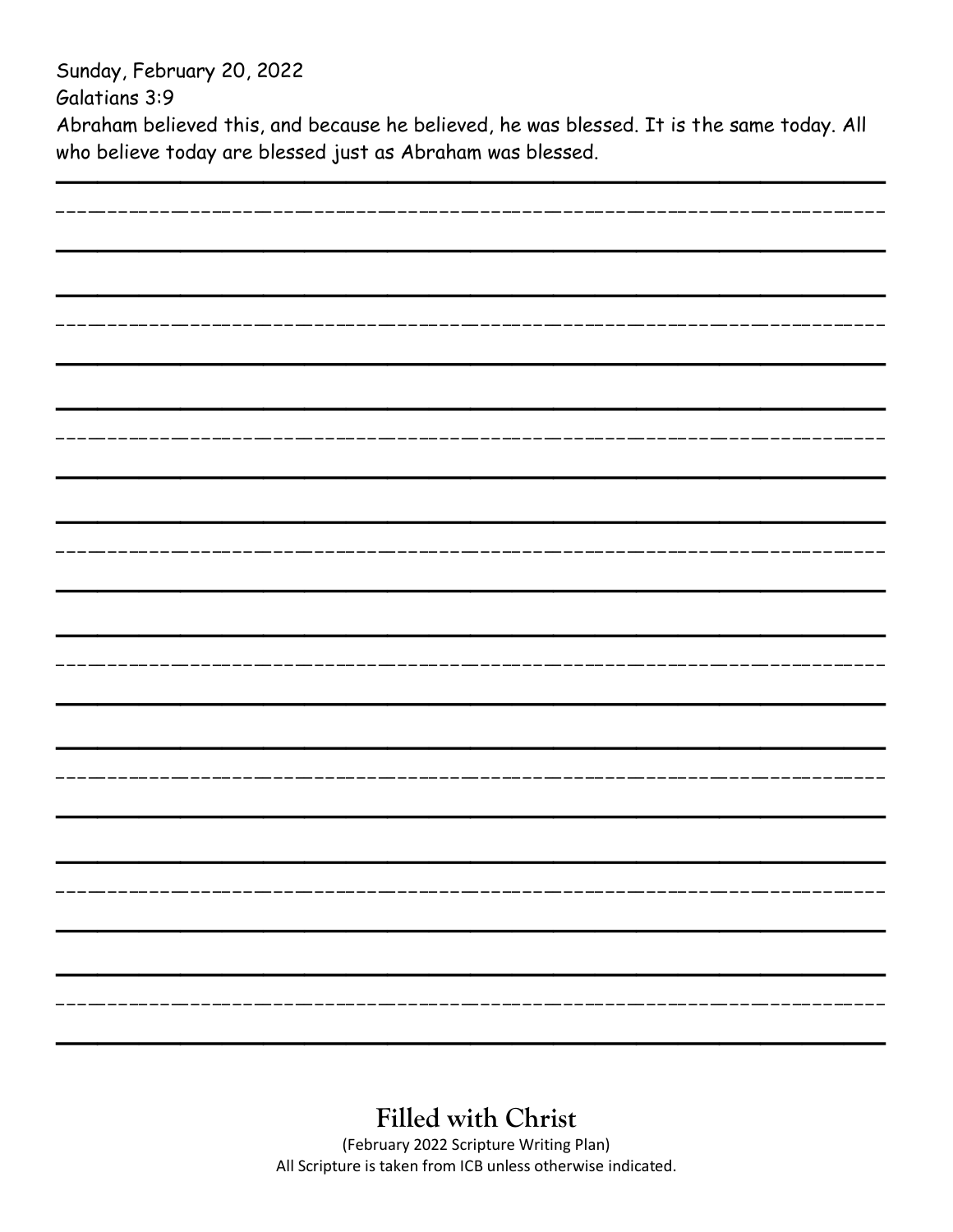Monday, February 21, 2022 Romans 5:8 But Christ died for us while we were still sinners. In this way God shows his great love for us.

| _____________                  |  |
|--------------------------------|--|
|                                |  |
|                                |  |
|                                |  |
|                                |  |
|                                |  |
|                                |  |
| - - - -- - - - - - - - - - - - |  |
|                                |  |
|                                |  |
|                                |  |
|                                |  |
|                                |  |
|                                |  |
| ___________________________    |  |
|                                |  |
|                                |  |
|                                |  |
|                                |  |
|                                |  |
|                                |  |
|                                |  |
| __________________             |  |
|                                |  |
|                                |  |
|                                |  |
|                                |  |
|                                |  |
|                                |  |
|                                |  |
|                                |  |
|                                |  |
|                                |  |
|                                |  |
|                                |  |
|                                |  |
|                                |  |
|                                |  |
|                                |  |
|                                |  |
|                                |  |
|                                |  |
|                                |  |
| -----------------------------  |  |
|                                |  |
|                                |  |
|                                |  |
|                                |  |

#### **Filled with Christ**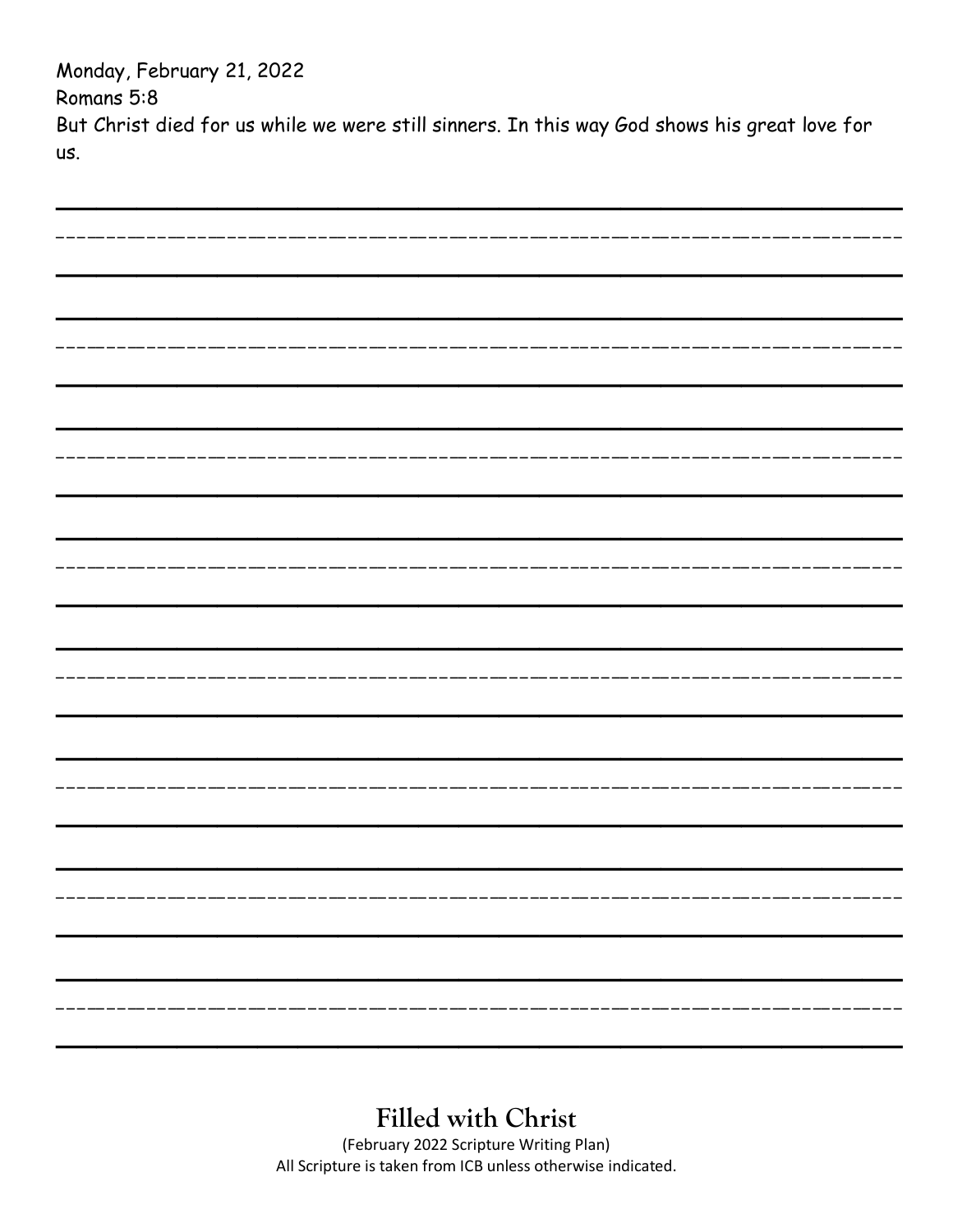Tuesday, February 22, 2022

Romans 6:1-2

So do you think that we should continue sinning so that God will give us more and more grace? No! We died to our old sinful lives. So how can we continue living with sin?

| ---------------- |  |
|------------------|--|
|                  |  |
|                  |  |
|                  |  |
|                  |  |
|                  |  |
|                  |  |
|                  |  |
|                  |  |
|                  |  |
|                  |  |
|                  |  |
|                  |  |
|                  |  |
|                  |  |
| ------------     |  |
|                  |  |
|                  |  |
|                  |  |
|                  |  |
|                  |  |
|                  |  |
|                  |  |
|                  |  |
|                  |  |
|                  |  |
|                  |  |
|                  |  |
|                  |  |
|                  |  |
|                  |  |
|                  |  |
|                  |  |
|                  |  |
|                  |  |
|                  |  |
|                  |  |
|                  |  |
|                  |  |
|                  |  |
|                  |  |
|                  |  |
|                  |  |
|                  |  |
|                  |  |
|                  |  |
|                  |  |
|                  |  |

**Filled with Christ**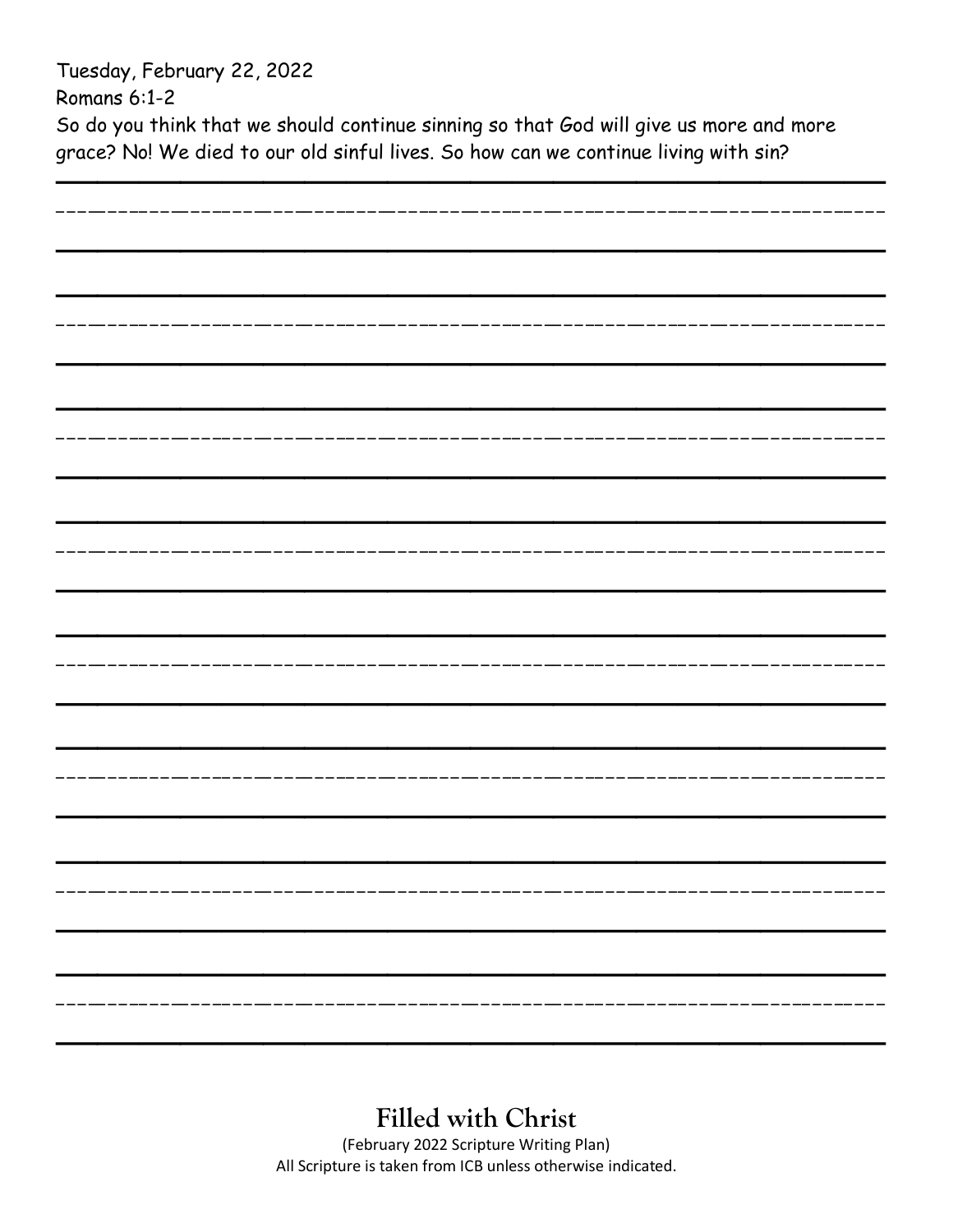Wednesday, February 23, 2022

Romans 6:4

So when we were baptized, we were buried with Christ and shared his death. We were buried with him so that we could live a new life, just as Christ was raised from death by the wonderful power of the Father.

| -----------------     |  |
|-----------------------|--|
|                       |  |
|                       |  |
|                       |  |
|                       |  |
|                       |  |
|                       |  |
| _________________     |  |
|                       |  |
|                       |  |
|                       |  |
|                       |  |
|                       |  |
|                       |  |
|                       |  |
| ----------------      |  |
|                       |  |
|                       |  |
|                       |  |
|                       |  |
|                       |  |
|                       |  |
|                       |  |
|                       |  |
|                       |  |
|                       |  |
|                       |  |
|                       |  |
|                       |  |
|                       |  |
|                       |  |
|                       |  |
|                       |  |
|                       |  |
|                       |  |
|                       |  |
|                       |  |
| --------------------- |  |
|                       |  |
|                       |  |
|                       |  |
|                       |  |

# **Filled with Christ**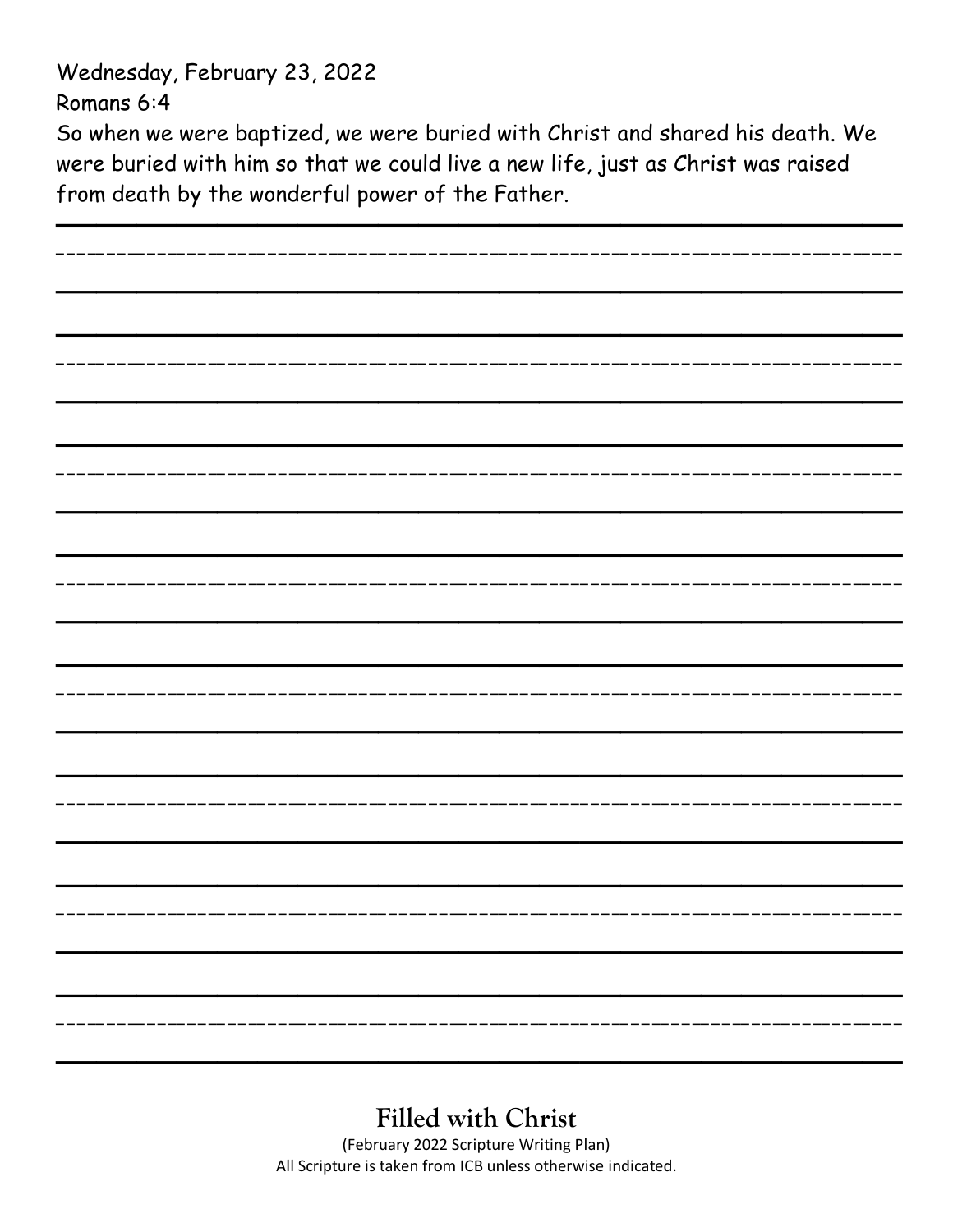Thursday, February 24, 2022 \*Friday, February 25, 2022, is catch-up day.\* Romans 6:6

We know that our old life died with Christ on the cross. This was so that our sinful selves would have no power over us, and we would not be slaves to sin.

| --------------------                                           |  |
|----------------------------------------------------------------|--|
|                                                                |  |
|                                                                |  |
|                                                                |  |
|                                                                |  |
|                                                                |  |
|                                                                |  |
| _________________                                              |  |
|                                                                |  |
|                                                                |  |
|                                                                |  |
|                                                                |  |
|                                                                |  |
|                                                                |  |
| --------------------                                           |  |
|                                                                |  |
|                                                                |  |
|                                                                |  |
|                                                                |  |
|                                                                |  |
|                                                                |  |
|                                                                |  |
|                                                                |  |
|                                                                |  |
|                                                                |  |
|                                                                |  |
|                                                                |  |
|                                                                |  |
|                                                                |  |
|                                                                |  |
|                                                                |  |
|                                                                |  |
|                                                                |  |
|                                                                |  |
|                                                                |  |
|                                                                |  |
|                                                                |  |
|                                                                |  |
|                                                                |  |
|                                                                |  |
|                                                                |  |
|                                                                |  |
|                                                                |  |
|                                                                |  |
| -------------------------<br>___________________<br>__________ |  |
|                                                                |  |
|                                                                |  |
|                                                                |  |
|                                                                |  |

## **Filled with Christ**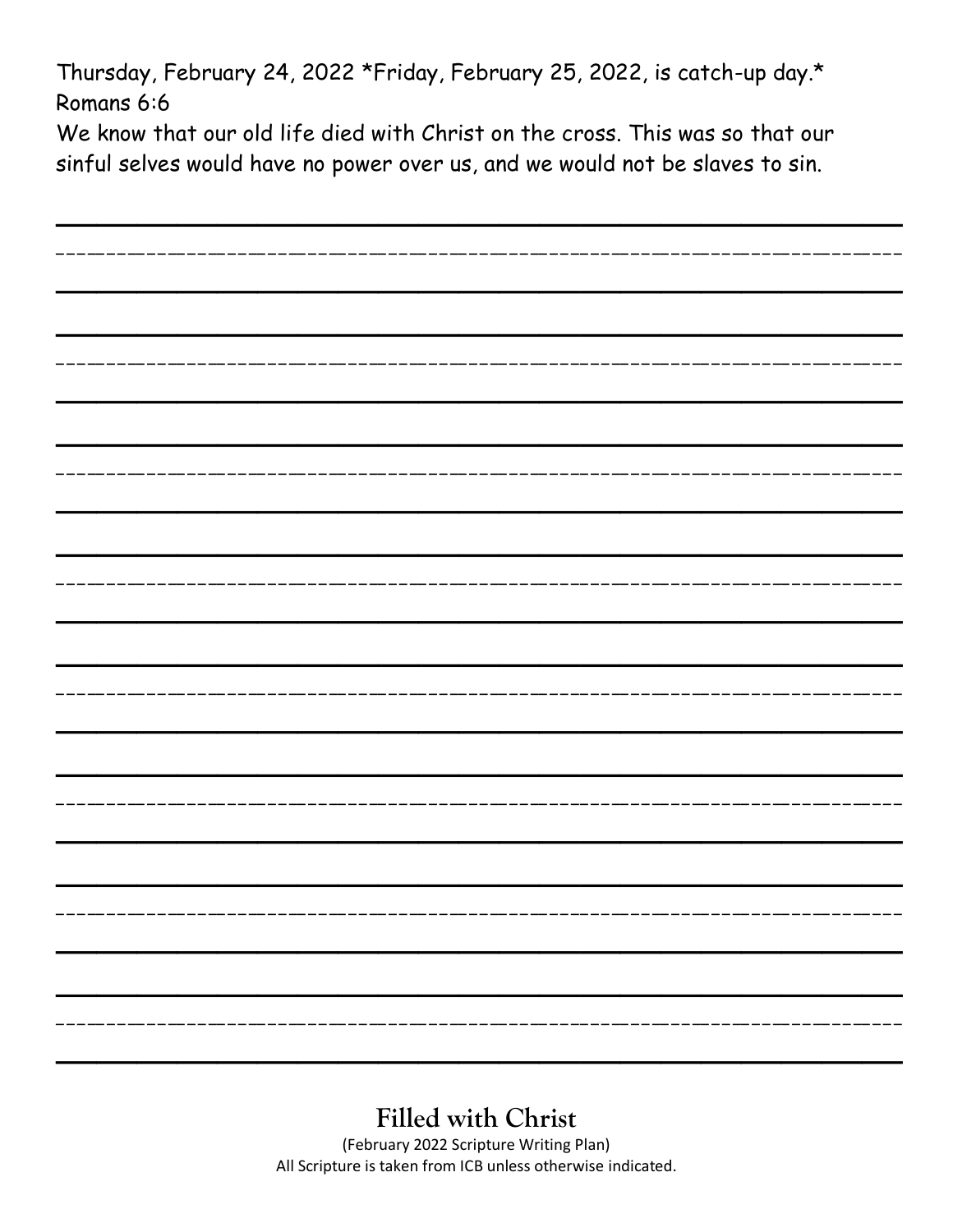Saturday, February 26, 2022 Romans 6:10-11

… Christ… died to defeat the power of sin one time—enough for all time. He now has a new life… with God. In the same way, you should see yourselves as being dead to the power of sin and alive with God through Christ Jesus.

| ---------------          |  |
|--------------------------|--|
|                          |  |
|                          |  |
|                          |  |
|                          |  |
|                          |  |
|                          |  |
| ------------------       |  |
|                          |  |
|                          |  |
|                          |  |
|                          |  |
|                          |  |
|                          |  |
| _________________        |  |
|                          |  |
|                          |  |
|                          |  |
|                          |  |
|                          |  |
|                          |  |
|                          |  |
| ------------------------ |  |
|                          |  |
|                          |  |
|                          |  |
|                          |  |
|                          |  |
|                          |  |
|                          |  |
|                          |  |
|                          |  |
|                          |  |
|                          |  |
|                          |  |
|                          |  |
|                          |  |
|                          |  |
|                          |  |
|                          |  |
|                          |  |
|                          |  |
|                          |  |
|                          |  |
|                          |  |
|                          |  |
|                          |  |
|                          |  |
|                          |  |

**Filled with Christ**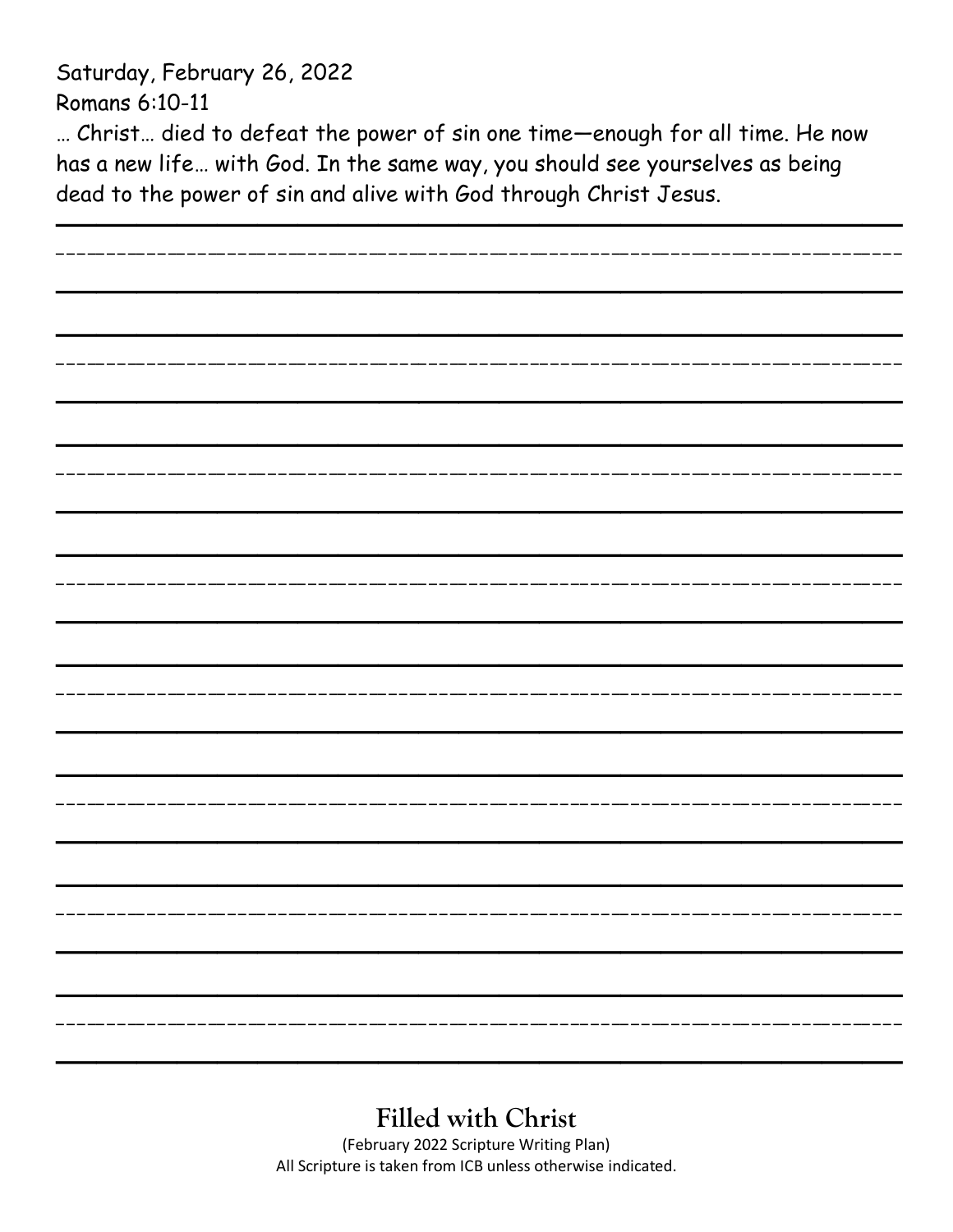Sunday, February 27, 2022 Romans 6:12 So, do not let sin control you in your life here on earth. You must not be ruled by the things your sinful self makes you want to do.

| ----------------------- |  |
|-------------------------|--|
|                         |  |
|                         |  |
|                         |  |
|                         |  |
|                         |  |
|                         |  |
|                         |  |
|                         |  |
|                         |  |
|                         |  |
|                         |  |
|                         |  |
|                         |  |
|                         |  |
|                         |  |
|                         |  |
|                         |  |
|                         |  |
|                         |  |
|                         |  |
|                         |  |
|                         |  |
|                         |  |
|                         |  |
|                         |  |
|                         |  |
|                         |  |
|                         |  |
|                         |  |
|                         |  |
|                         |  |
|                         |  |
|                         |  |
|                         |  |
|                         |  |
|                         |  |
|                         |  |
|                         |  |
|                         |  |
|                         |  |
|                         |  |
|                         |  |
|                         |  |
|                         |  |
|                         |  |
|                         |  |
|                         |  |
|                         |  |
|                         |  |
|                         |  |
|                         |  |

### **Filled with Christ**